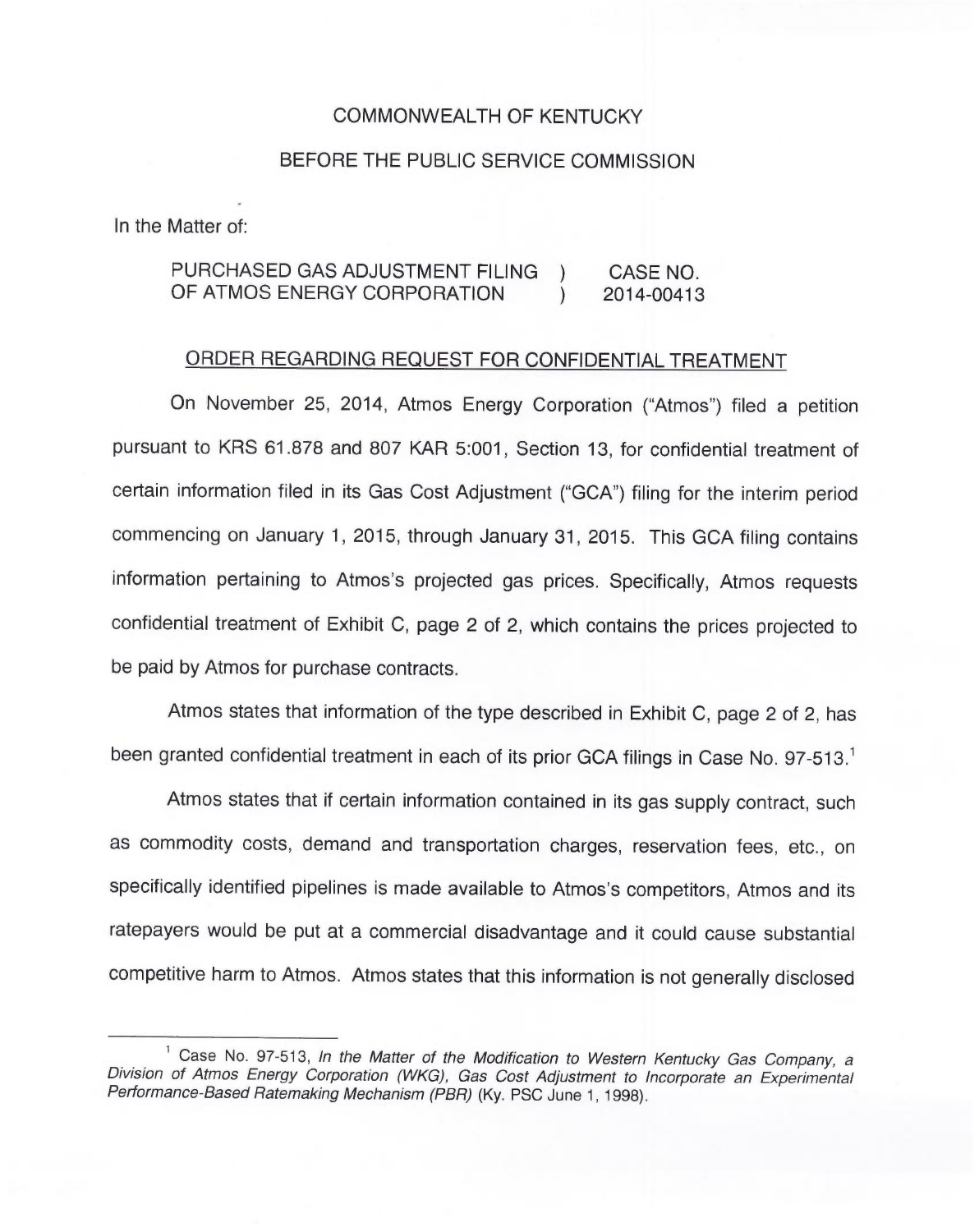to its non-management employees, and that it is protected internally by the company as proprietary information. Finally, Atmos states that the information for which it seeks confidential treatment should also be granted confidential protection, as it constitutes a trade secret under the two-prong test of KRS [3]65.880.<sup>2</sup>

Having carefully considered the petition and the materials at issue, the Commission finds that:

1. The materials for which Atmos seeks confidential treatment meet the criteria for confidential treatment and are exempted from public disclosure pursuant to KRS 61.878(1)(c) and 807 KAR 5:001, Section 13.

2. The materials for which Atmos seeks confidential treatment should not be placed in the public record or made available for public inspection for an indefinite period of time due to the highly confidential and proprietary nature of the information requested to be held confidential, the disclosure of which could result in competitive harm.

IT IS THEREFORE ORDERED that:

1. Atmos's petition for confidential protection is hereby granted.

2. The materials for which Atmos seeks confidential treatment shall not be placed in the public record or made available for public inspection for an indefinite period of time.

3. Use of the materials in question in any Commission proceeding shall be in compliance with 807 KAR 5:001, Section 13(9).

 $2$  Atmos incorrectly cited KRS 265.880 as defining the two-prong test of what constitutes a trade secret. The correct citation is KRS 365.880(4)(a) and (b).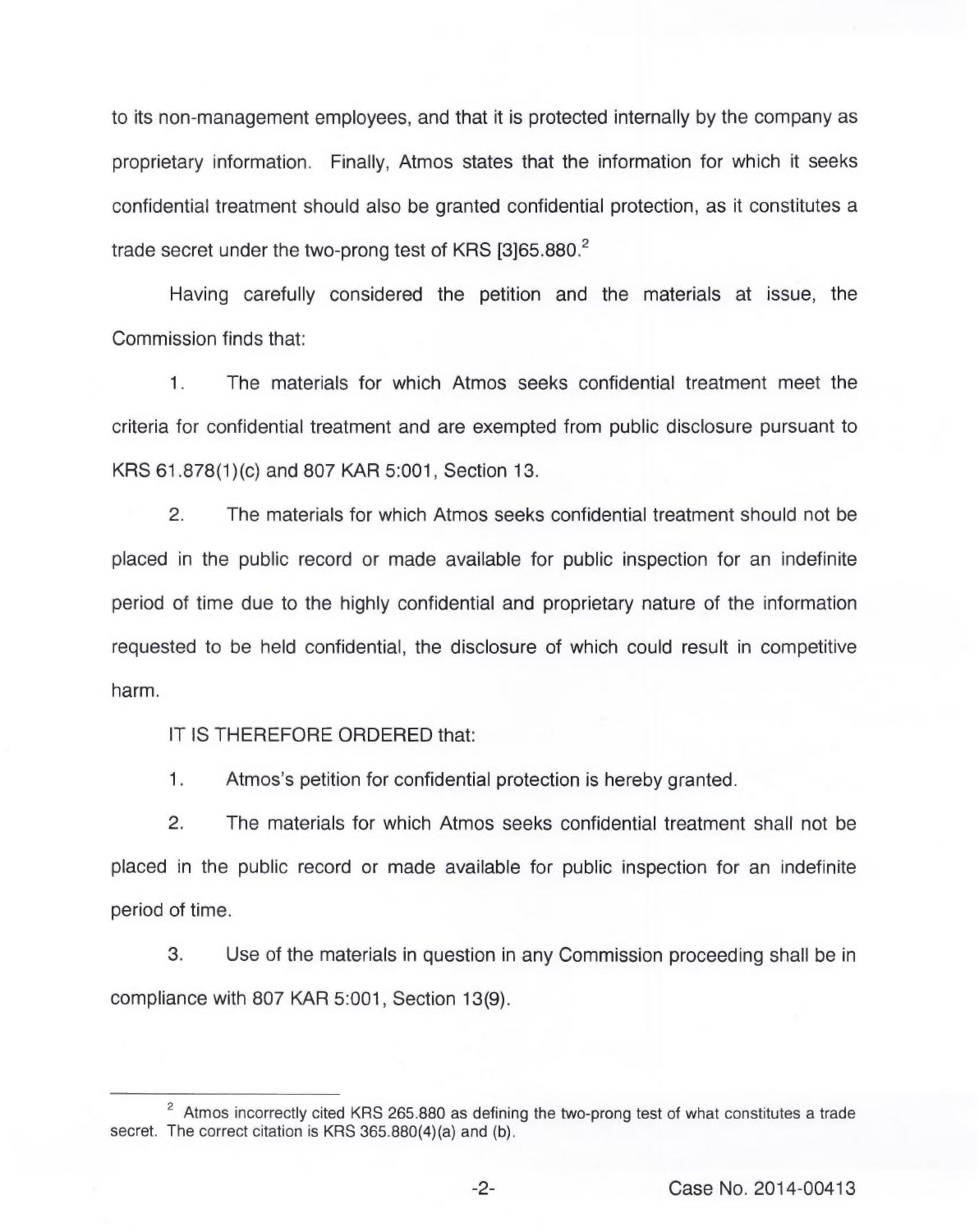4. Atmos shall inform the Commission if the materials in question become publicly available or no longer qualify for confidential treatment.

5. If a non-party to this proceeding requests to inspect materials granted confidential treatment by this Order, the Commission shall notify Atmos in writing and direct Atmos to demonstrate within 20 days of its receipt of the notice that the materials still fall within the exclusions from disclosure requirements established in KRS 61.878. If Atmos is unable to make such demonstration, the requested materials shall be made available for inspection. Otherwise, the Commission shall deny the request for inspection.

6. The Commission shall not make the requested materials available for inspection for 20 days following an Order finding that the materials no longer qualify for confidential treatment in order to allow Atmos to seek a remedy afforded by law.

By the Commission

ENTERED JAN 23 205 KENTUCKY PUBLIC **ICE COMMISSION** 

ATTES Executive Director

Case No. 2014-00413